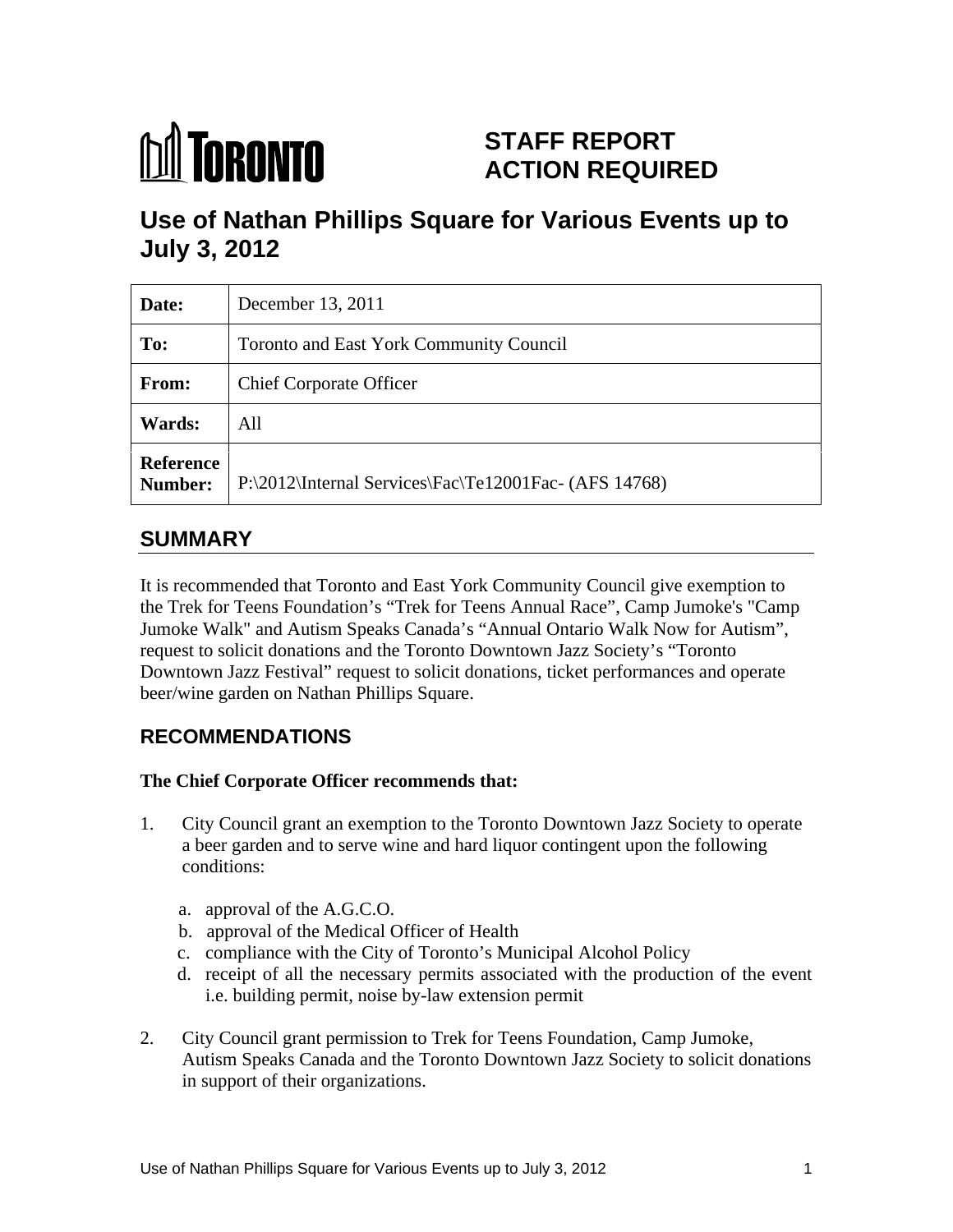- 3. City Council require that the various events compensate the City of Toronto through the Facilities Management Division for all the City of Toronto costs associated with the event.
- 4. City Council grant permission to the Toronto Downtown Jazz Society to host "ticketed" performances and to solicit donations in support of their organization.

#### **Financial Impact**

There are no financial implications that result from this report.

#### **DECISION HISTORY**

The Economic Development & Culture Division has received an application from Trek for Teens Foundation for the "Trek for Teens Annual Race", Camp Jumoke for the "Camp Jumoke Walk", Autism Speaks Canada for the "Annual Ontario Walk Now for Autism Event", and from the Toronto Downtown Jazz Society for the "Toronto Downtown Jazz Festival" for the use of Nathan Phillips Square up to July 3, 2012.

#### **ISSUE BACKGROUND**

Municipal Code Chapter 237 "Nathan Phillips Square" prohibits the solicitation of donations, "gated" events and the sale of alcohol on "Nathan Phillips Square" without the approval of Council.

#### **COMMENTS**

The various event organizers are requesting permission either to solicit donations and/or to operate a tented beer garden and to serve beer, wine and hard liquor in the licensed area. The proceeds of these and other sales will go to their respective non-profit organizations.

| <b>Event Name and Date</b>                                                                | <b>Requesting Permission</b>                                         |
|-------------------------------------------------------------------------------------------|----------------------------------------------------------------------|
| Trek for Teens Annual Race<br><b>Trek for Teens Foundation</b> )<br>May 12, 2012          | To solicit for donations                                             |
| Camp Jumoke Walk<br>$\vert$ (Camp Jumoke)<br><b>June 2, 1012</b>                          | To solicit for donations                                             |
| Annual Ontario Walk Now for Autism<br>(Autism Speaks Canada)<br>June 16 & 17, 2012        | To solicit for donations                                             |
| Toronto Jazz Festival<br>(Toronto Downtown Jazz Society)<br><b>June 22 – July 3, 2012</b> | To sell alcohol, ticket performances<br>and to solicit for donations |